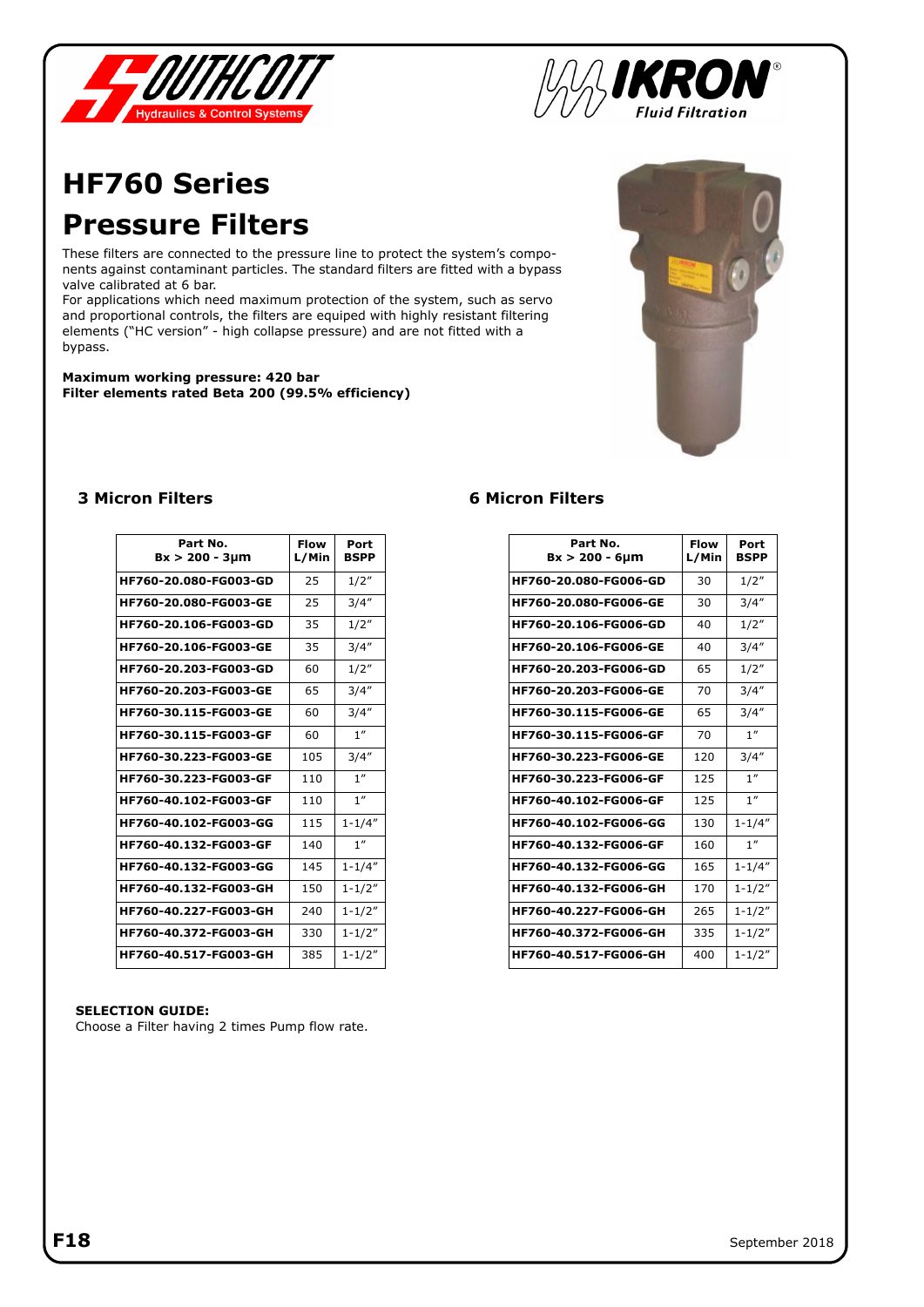



## **HF760 Series Pressure Filters**

**Maximum working pressure: 420 bar Filter elements rated Beta 200 (99.5% efficiency)**

### **10 Micron Filters 25 Micron Filters**

| Part No.<br>$Bx > 200 - 10 \mu m$ | Flow<br>L/Min | Port<br><b>BSPP</b> |
|-----------------------------------|---------------|---------------------|
| HF760-20.080-FG010-GD             | 35            | 1/2"                |
| HF760-20.080-FG010-GE             | 35            | 3/4''               |
| HF760-20.106-FG010-GD             | 50            | 1/2"                |
| HF760-20.106-FG010-GE             | 50            | 3/4''               |
| HF760-20.203-FG010-GD             | 75            | 1/2"                |
| HF760-20.203-FG010-GE             | 80            | 3/4''               |
| HF760-30.115-FG010-GE             | 85            | 3/4''               |
| HF760-30.115-FG010-GF             | 85            | 1''                 |
| HF760-30.223-FG010-GE             | 135           | 3/4''               |
| HF760-30.223-FG010-GF             | 145           | 1''                 |
| HF760-40.102-FG010-GF             | 150           | 1 <sup>''</sup>     |
| HF760-40.102-FG010-GG             | 160           | $1 - 1/4"$          |
| HF760-40.132-FG010-GF             | 185           | 1 <sup>''</sup>     |
| HF760-40.132-FG010-GG             | 200           | $1 - 1/4"$          |
| HF760-40.132-FG010-GH             | 205           | $1 - 1/2"$          |
| HF760-40.227-FG010-GH             | 305           | $1 - 1/2"$          |
| HF760-40.372-FG010-GH             | 385           | $1 - 1/2"$          |
| HF760-40.517-FG010-GH             | 425           | $1 - 1/2"$          |

#### **SELECTION GUIDE:**

Choose a Filter having 2 times Pump flow rate.



| Part No.                     | Flow  |                     |
|------------------------------|-------|---------------------|
| $Bx > 200 - 25 \mu m$        | L/Min | Port<br><b>BSPP</b> |
| HF760-20.080-FG025-GD        | 45    | 1/2"                |
| HF760-20.080-FG025-GE        | 45    | 3/4''               |
| HF760-20.106-FG025-GD        | 60    | 1/2"                |
| HF760-20.106-FG025-GE        | 60    | 3/4''               |
| <b>HF760-20.203-FG025-GE</b> | 95    | 3/4''               |
| HF760-30.115-FG025-GE        | 100   | 3/4''               |
| HF760-30.115-FG025-GF        | 105   | 1''                 |
| HF760-30.223-FG025-GE        | 155   | 3/4''               |
| HF760-30.223-FG025-GF        | 170   | 1''                 |
| HF760-40.102-FG025-GF        | 185   | 1 <sup>''</sup>     |
| HF760-40.102-FG025-GG        | 195   | $1 - 1/4"$          |
| HF760-40.132-FG025-GG        | 240   | $1 - 1/4"$          |
| HF760-40.132-FG025-GH        | 245   | $1 - 1/2"$          |
| HF760-40.227-FG025-GH        | 350   | $1 - 1/2"$          |
| HF760-40.372-FG025-GH        | 420   | $1 - 1/2"$          |
| HF760-40.517-FG025-GH        | 450   | $1 - 1/2"$          |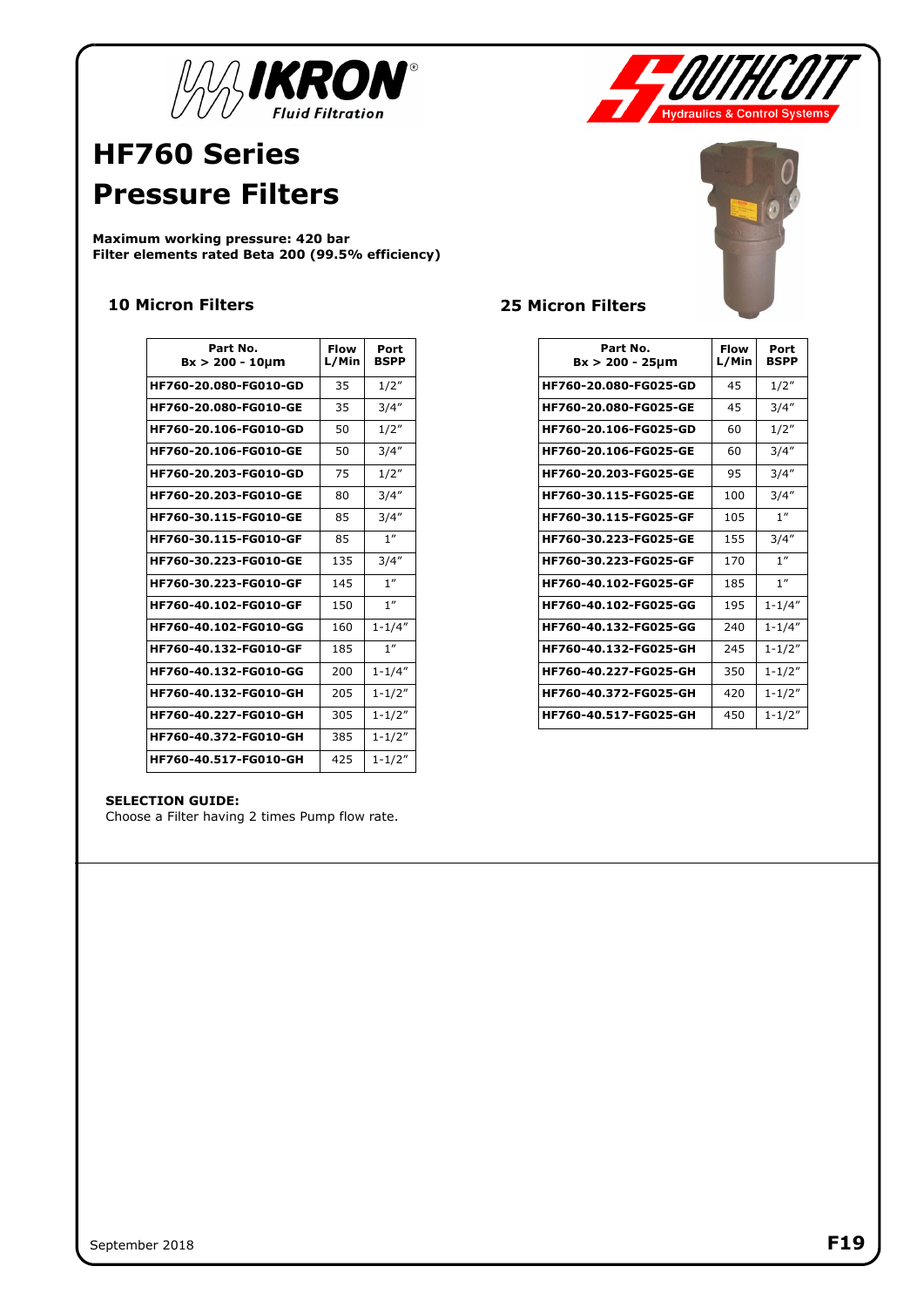



 **HF760** 

### **Series Dimensions**







H\$C<br>07030 А  $\overline{\mathbb{H}}$  $-105$  $122 -$ 76 64  $-140$ 

| Part No.     | Dim. |
|--------------|------|
|              | A    |
| HF760-20.080 | 208  |
| HF760-20.106 | 234  |
| HF760-20.203 | 331  |
| HF760-30.115 | 250  |
| HF760-30.223 | 358  |
| HF760-40.102 | 274  |
| HF760-40.132 | 304  |
| HF760-40.227 | 399  |
| HF760-40.372 | 544  |
| HF760-40.517 | 689  |

F20 September 2018